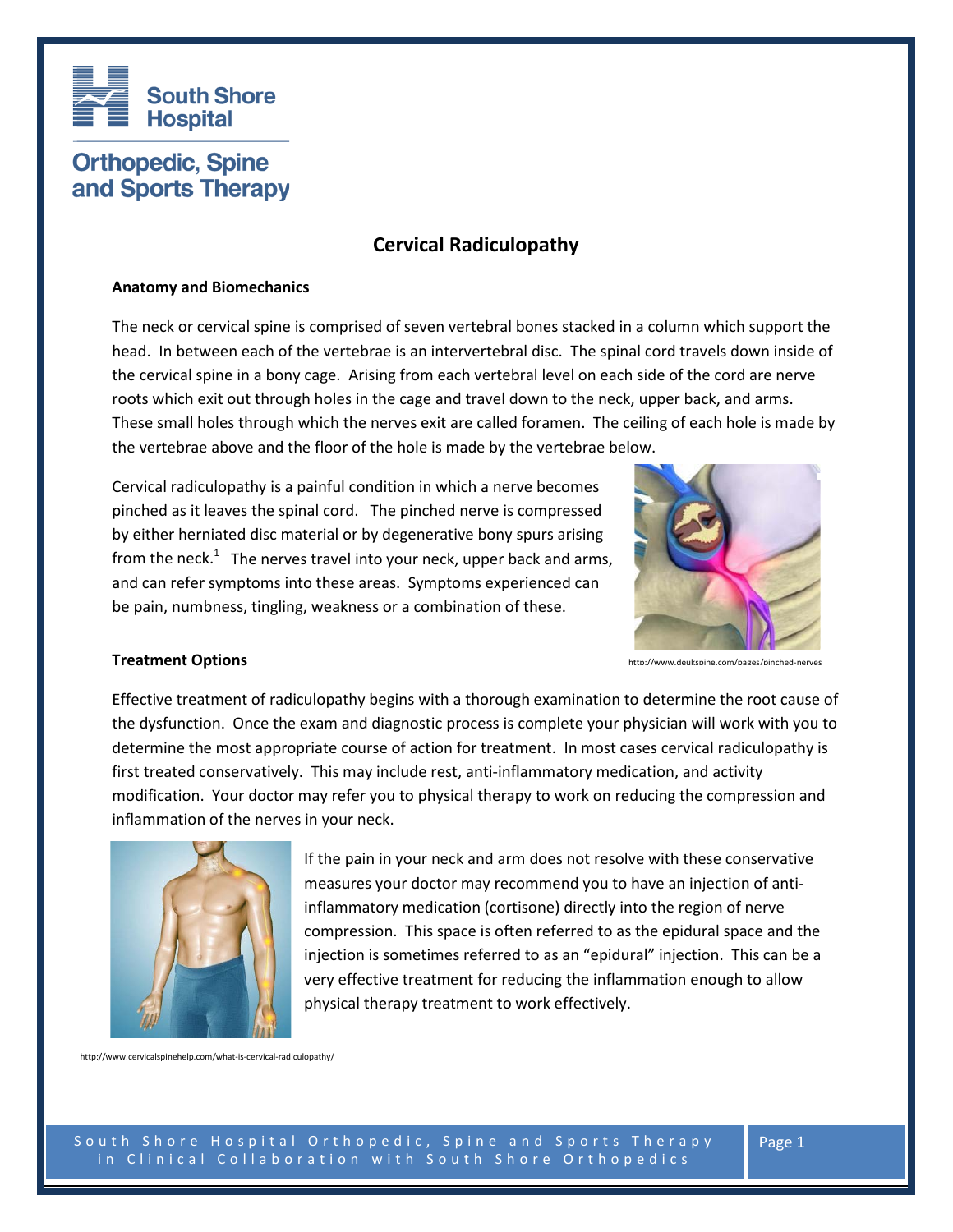In some instances cervical radiculopathy is resistant to all forms of conservative treatment. In these cases you and your doctor may decide that surgical management of the pain is the best option. This procedure may include removal of the herniated disc material or bone spur to free the nerve from the compression. Prior to undergoing surgery your doctor will discuss the procedure and recovery process in detail.

# **Rehabilitation Philosophy**

The goals of physical therapy are to reduce the nerve compression, decrease pain, and restore function. Currently the best approach to treatment involves multiple treatment strategies. Manual and/or mechanical traction may be applied to your neck to unload the compressed nerve. Different modalities utilizing heat or electrical stimulation may be used to reduce pain and decrease muscle guarding. Hands-on manual techniques will be employed to loosen stiff neck and upper back joints and muscles to help to maximize flexibility.<sup>2</sup> Restoring strength to the deep stabilizing muscles in the front of your neck and between your shoulder blades will improve your postural endurance which is needed to avoid future aggravation of the nerve. $3$ 

# **Rehabilitation**

**\*\*The following is an outlined progression for rehab. Advancement from phase to phase as well as specific exercises performed should be based on each individual patient's case and sound clinical judgment by the rehab professional. \*\***

# **Phase 1: ACUTE PHASE**

#### **Goals**

- Reduce pain and inflammation
- Protect injured nerve and cervical spine
- Improve cervical range of motion (ROM) without an increase in radicular symptoms
- Improve thoracic ROM
- Improve posture

#### **Recommended Exercises**

#### ROM

- Active cervical ROM within a pain-free range
- Active thoracic ROM
- Scapular retraction exercises
- Pectoral stretches
- Length wise foam roller use with head supported

\*Perform ROM exercises gently with the goal of reducing muscle guarding and pain

If tolerated, deep neck flexor muscle activation is to be initiated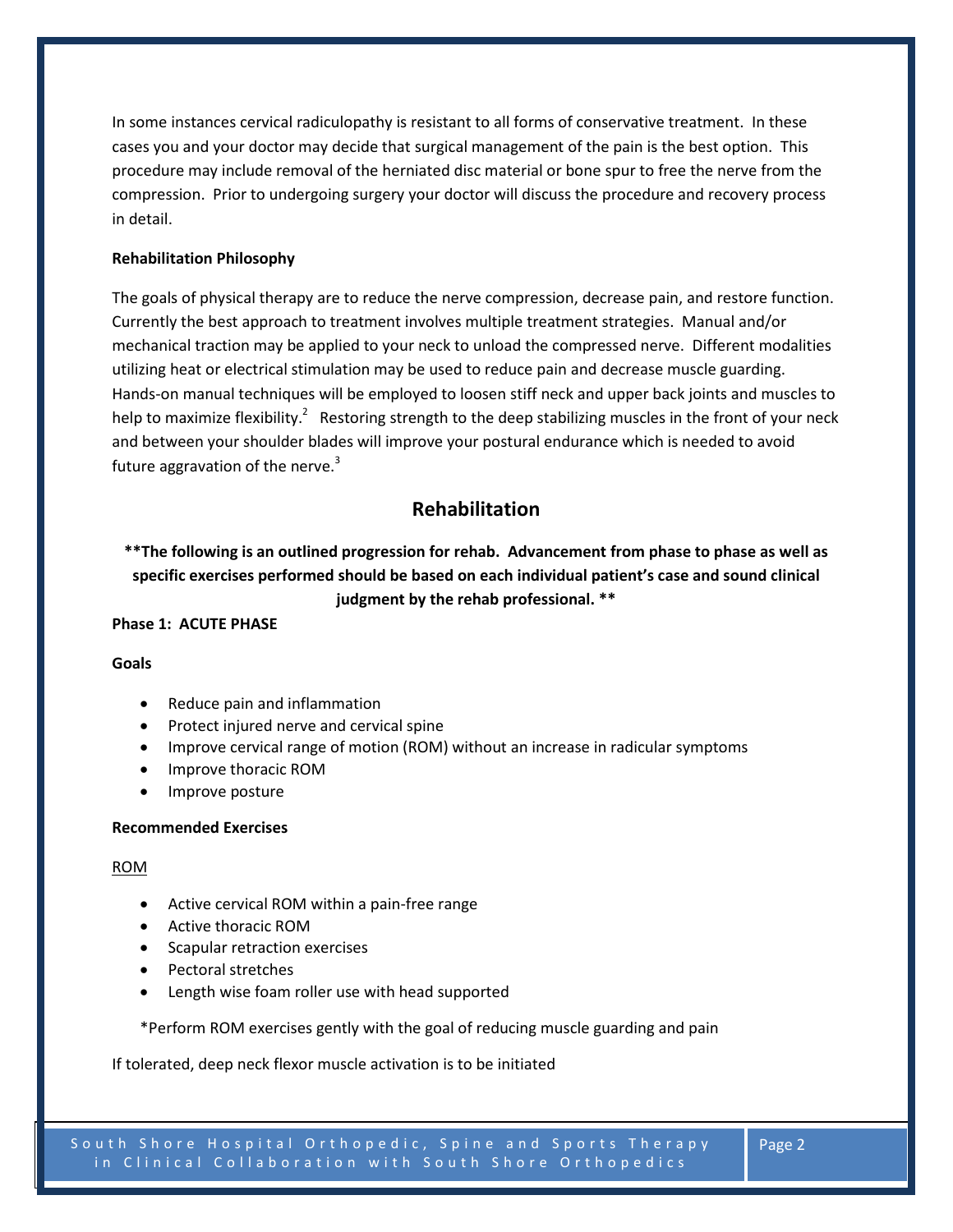### **Guidelines for Progression**

Before progressing to the subacute phase the neck and radiating symptoms should be less painful at rest and with movement. Increased pain with passive ROM should be seen more at "end range" and less with initiation of movement. Deep neck flexor activation should be achieved. The patient should have a good knowledge of postural correction techniques and activities that alleviate symptoms.

# **Phase 2: SUBACUTE PHASE**

# **Goals**

- Continued protection of injured/healing tissue
- Increased passive and active ROM in the cervical and thoracic spines
- Increased strength of cervical and periscapular musculature endurance with longer duration holds
- Decrease axial symptoms
- Abolish radicular symptoms

# **Precautions**

Avoid any activity or exercise that reproduces radicular symptoms.

#### **Recommended Exercises**

#### ROM

- o Active cervical ROM working toward end range
- o Active thoracic ROM working toward end range
- o Scapular retraction exercises with resistance
- o Pectoral stretches
- o Continue lying over a foam roller with head supported

#### Strengthening: (low resistance and long duration holds**)**

- o Deep neck flexors
- o Neck extensor strengthening

#### **Guidelines for Progression**

- Resolution of radicular symptoms
- Mild axial cervical pain may remain
- The patient should have gained a majority of their available ROM back
- Good tolerance for strengthening
- (-) Spurlings test
- (-) ULTT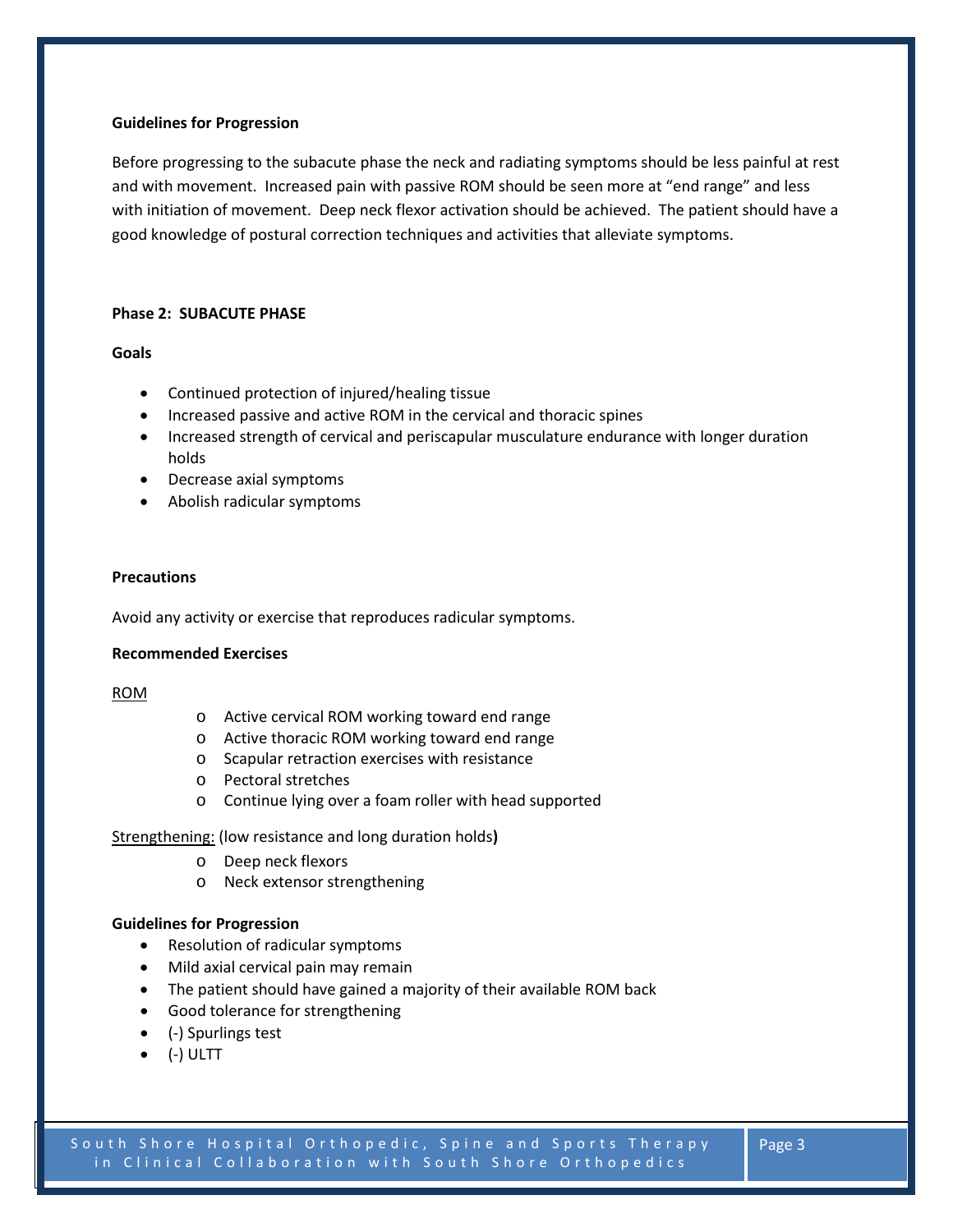# **Phase 3: REHAB PHASE**

# **Goals**

- Continue to acquire normal ROM if still deficient
- Progressively continue to strengthen peri-scapular muscle groups with increased resistance
- Restore functional use of arm and neck

#### **Precautions**

Avoid any activity or exercise that reproduces radicular symptoms.

#### **Recommended Exercises**

#### ROM

- o Stretches to cervical spine musculature
- o Continue with thoracic mobility exercises
- o Continue with pectoral stretching

# Strengthening (Theraband or Dumbell)

- o "T,""Y," and "I" progression (shoulder extension/ horizontal abduction/scaption)
- o Cervical isometrics in all planes

#### **Guidelines for Progression**

Before progressing to the sports specific phase the cervical spine should be pain free in all planes of motion and strength should be very good. Neck and arm symptoms should be gone.

#### **Phase 4: SPORT SPECIFIC PHASE**

**Goals** 

- Restore normal ROM and strength
- Continue to encourage cervical spine use for functional activity and return to sport

#### **Limitations**

Encourage slow progression back to sport and high level activity

Work with orthopedic doctor or physical therapist regarding specific plan for return to sport/activity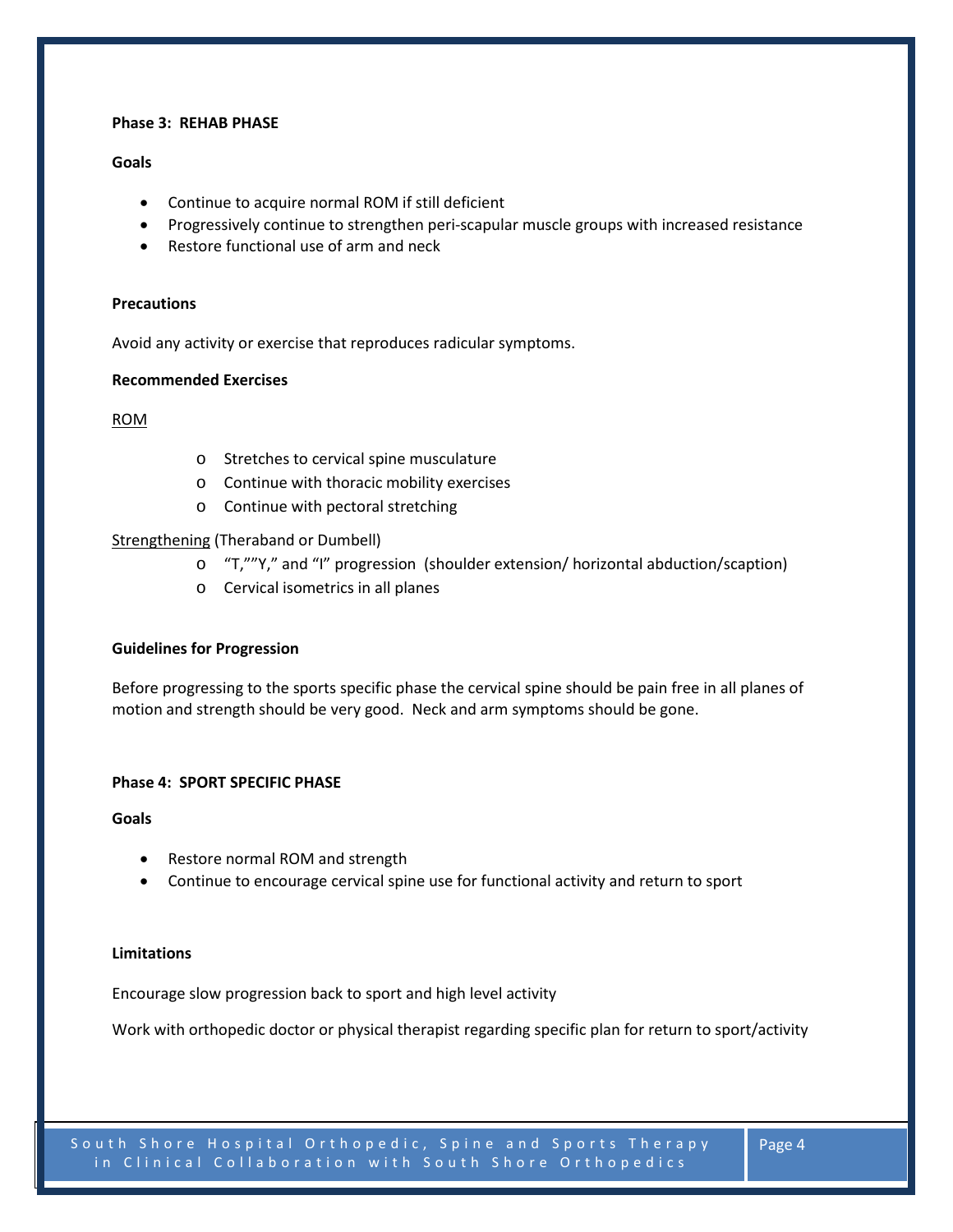#### **Recommended Exercises**

# ROM and Stretching

Continue with phase two and three exercises as directed by physical therapist

# **Strengthening**

Continue with phase three strengthening 2-3 times a week.

Work with physical therapist to determine which exercises should be continued

#### **Guidelines for Return to Activity**

Work with physician or physical therapist for specific plan for return to sport and activity. Step by step progressions should allow for gradual return to high level activities.

| Phase | <b>Focus</b>                                                                                                                                                                                                                                                                          | Range of<br><b>Motion</b>                                                                 | Recommended<br><b>Exercises</b>                                                                                                                                                                                                                                                | <b>Precautions</b>                                                                  |
|-------|---------------------------------------------------------------------------------------------------------------------------------------------------------------------------------------------------------------------------------------------------------------------------------------|-------------------------------------------------------------------------------------------|--------------------------------------------------------------------------------------------------------------------------------------------------------------------------------------------------------------------------------------------------------------------------------|-------------------------------------------------------------------------------------|
| Acute | *Reduce pain<br>and<br>inflammation<br>*Protect injured<br>nerve<br>*Improve<br>cervical ROM<br>without radicular<br>symptoms<br>*Manual therapy<br>to increase joint<br>mobility in the<br>cervical and<br>thoracic spines<br>*Traction<br>*Postural<br>correction and<br>retraining | *Gentle pain-<br>free cervical<br><b>ROM</b><br>*Pain-free<br>thoracic ROM<br>progression | <b>ROM</b><br>"Active cervical ROM within a<br>pain-free range<br>■Active thoracic ROM<br>"Scapular retraction exercises<br>"Lying over a foam roller with<br>head supported<br><b>Strengthening</b><br>If tolerated, deep neck flexor<br>strengthening should be<br>initiated | * Avoid any<br>activity or<br>exercise that<br>reproduces<br>radicular<br>symptoms. |

South Shore Hospital Orthopedic, Spine and Sports Therapy in Clinical Collaboration with South Shore Orthopedics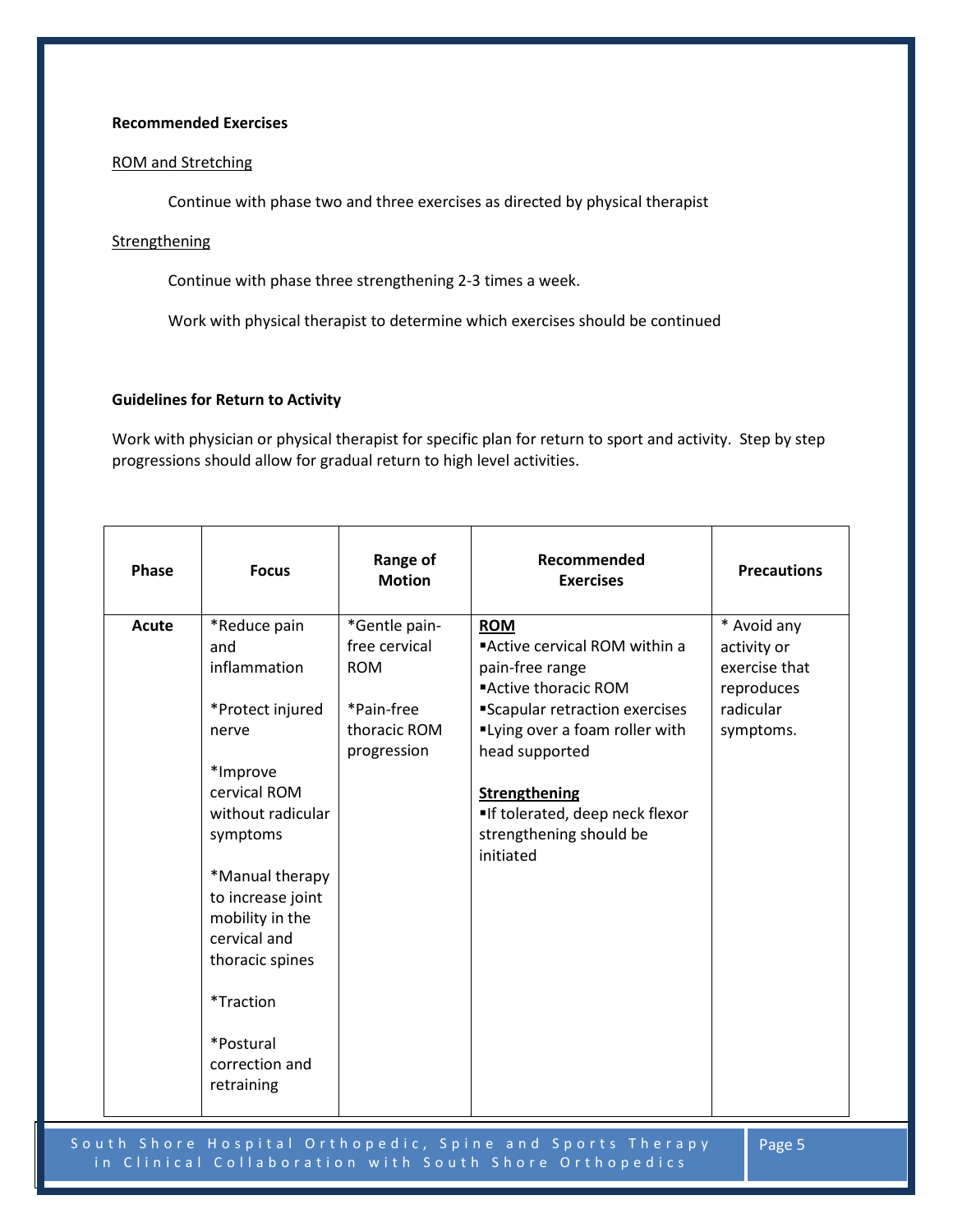| <b>Subacute</b><br><b>Rehab</b> | *Reduce pain<br>and<br>inflammation<br>* Protect injured<br>nerve<br>*Improve<br>cervical ROM<br>without radicular<br>symptoms<br>*Improve<br>thoracic ROM<br>* Restore full<br>pain free<br>strength and<br>ROM to cervical<br>and thoracic<br>spines<br>*Functional | *Continue to<br>progress<br>cervical ROM<br>* Continue to<br>progress<br>thoracic ROM<br>*Stretches to<br>cervical<br>musculature | <b>ROM</b><br>■Continue active cervical ROM<br>within a pain-free range<br>■Continue active thoracic ROM<br>■Pectoral stretches<br>Scapular retraction exercises<br>"Lying over a foam roller with<br>head supported<br>If tolerated, deep neck flexor<br>strengthening should be<br>initiated<br>Strengthening<br>■Progression of deep neck<br>flexor strengthening<br>■Progression of neck extensor<br>strengthening<br>"Strengthening of periscapular<br>muscles and thoracic extensors<br><b>ROM</b><br>■Cervical spine muscle stretches<br><b>Strengthening</b><br>Global neck strengthening<br><b>Strengthening of periscapular</b><br>muscles and thoracic extensors | * Avoid any<br>activity or<br>exercise that<br>reproduces<br>radicular<br>symptoms.<br>* Avoid any<br>activity or<br>exercise that<br>reproduces<br>radicular<br>symptoms.                                       |
|---------------------------------|-----------------------------------------------------------------------------------------------------------------------------------------------------------------------------------------------------------------------------------------------------------------------|-----------------------------------------------------------------------------------------------------------------------------------|-----------------------------------------------------------------------------------------------------------------------------------------------------------------------------------------------------------------------------------------------------------------------------------------------------------------------------------------------------------------------------------------------------------------------------------------------------------------------------------------------------------------------------------------------------------------------------------------------------------------------------------------------------------------------------|------------------------------------------------------------------------------------------------------------------------------------------------------------------------------------------------------------------|
| Sport<br><b>Specific</b>        | endurance<br>training<br><b>Gradual Return</b><br>to Sports and<br><b>Physical Activity</b>                                                                                                                                                                           | <b>Maintain Full</b><br>Passive/Active<br><b>ROM</b>                                                                              | <b>ROM</b><br>■Continue as Needed<br><b>Strengthening</b><br>"Continue T-band and Peri-<br>scapular Progressions 3 x/<br>Week as Needed<br><b>Dynamic Progressions</b><br>■Continue Proprioceptive Drills<br>During Return to Sport 2-3 x/<br>Week                                                                                                                                                                                                                                                                                                                                                                                                                          | *Return to<br>Sports and<br><b>Physical Activity</b><br>per<br>Surgeon/Physical<br>Therapist<br>Evaluation<br>*Achieve Full<br>Pain Free ROM<br>and Excellent<br>Strength Before<br>Progression Back<br>to Sport |

**\*Reviewed by Michael Geary, MD**

South Shore Hospital Orthopedic, Spine and Sports Therapy in Clinical Collaboration with South Shore Orthopedics